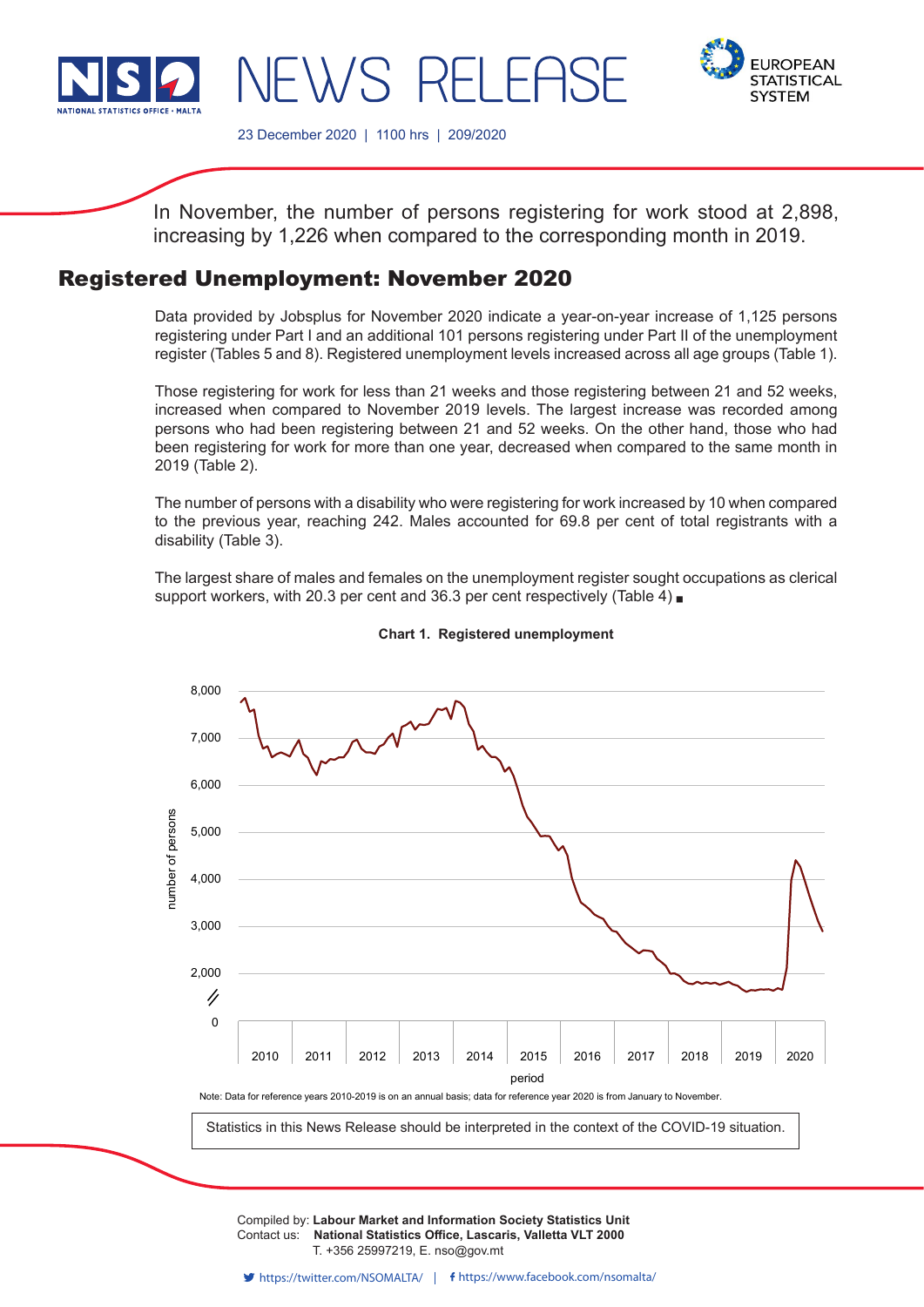| Age group    |              | Annual average 2018 |              |              | Annual average 2019 |              |              | October 2019   |              |              | October 2020 |              |              | November 2019            |       |              | November 2020 |              |
|--------------|--------------|---------------------|--------------|--------------|---------------------|--------------|--------------|----------------|--------------|--------------|--------------|--------------|--------------|--------------------------|-------|--------------|---------------|--------------|
| and sex      | <b>Malta</b> | Gozo                | <b>Total</b> | <b>Malta</b> | Gozo                | <b>Total</b> | <b>Malta</b> | Gozo           | <b>Total</b> | <b>Malta</b> | Gozo         | <b>Total</b> | <b>Malta</b> | Gozo                     | Total | <b>Malta</b> | Gozo          | <b>Total</b> |
|              |              |                     |              |              |                     |              |              |                |              |              |              |              |              |                          |       |              |               |              |
| Under 20     | 75           | 8                   | 83           | 81           | 5                   | 86           | 96           | 5              | 101          | 159          | 12           | 171          | 95           | 6                        | 101   | 145          | 11            | 156          |
| Males        | 46           | 6                   | 52           | 53           | $\overline{2}$      | 55           | 68           | $\overline{2}$ | 70           | 99           | 9            | 108          | 65           | $\mathsf 3$              | 68    | 91           | 8             | 99           |
| Females      | 29           | 2                   | 31           | 28           | 3                   | 31           | 28           | 3              | 31           | 60           | 3            | 63           | 30           | 3                        | 33    | 54           | 3             | 57           |
|              |              |                     |              |              |                     |              |              |                |              |              |              |              |              |                          |       |              |               |              |
| 20-24        | 99           | 15                  | 114          | 100          | 15                  | 115          | 105          | 20             | 125          | 267          | 30           | 297          | 118          | 24                       | 142   | 249          | 33            | 282          |
| Males        | 64           | 9                   | 73           | 67           | 11                  | 78           | 73           | 17             | 90           | 169          | 21           | 190          | 77           | 20                       | 97    | 155          | 23            | 178          |
| Females      | 35           | 6                   | 41           | 33           | $\overline{4}$      | 37           | 32           | 3              | 35           | 98           | 9            | 107          | 41           | 4                        | 45    | 94           | 10            | 104          |
|              |              |                     |              |              |                     |              |              |                |              |              |              |              |              |                          |       |              |               |              |
| 25-29        | 115          | 8                   | 123          | 101          | 10                  | 111          | 104          | 8              | 112          | 314          | 17           | 331          | 97           | $\overline{\phantom{a}}$ | 104   | 281          | 13            | 294          |
| Males        | 75           | 3                   | 78           | 66           | 6                   | 72           | 68           | 6              | 74           | 188          | 12           | 200          | 63           | 6                        | 69    | 175          | 8             | 183          |
| Females      | 40           | $\sqrt{5}$          | 45           | 35           | 4                   | 39           | 36           | $\overline{2}$ | 38           | 126          | 5            | 131          | 34           | $\mathbf{1}$             | 35    | 106          | $\,$ 5 $\,$   | 111          |
|              |              |                     |              |              |                     |              |              |                |              |              |              |              |              |                          |       |              |               |              |
| 30-44        | 495          | 59                  | 554          | 471          | 51                  | 522          | 468          | 48             | 516          | 946          | 55           | 1,001        | 458          | 49                       | 507   | 872          | 59            | 931          |
| Males        | 369          | 39                  | 408          | 350          | 35                  | 385          | 340          | 35             | 375          | 599          | 39           | 638          | 335          | 36                       | 371   | 556          | 41            | 597          |
| Females      | 126          | 20                  | 146          | 121          | 16                  | 137          | 128          | 13             | 141          | 347          | 16           | 363          | 123          | 13                       | 136   | 316          | 18            | 334          |
|              |              |                     |              |              |                     |              |              |                |              |              |              |              |              |                          |       |              |               |              |
| 45 and over  | 877          | 96                  | 973          | 780          | 86                  | 866          | 740          | 72             | 812          | 1,234        | 80           | 1,314        | 744          | 74                       | 818   | 1,163        | 72            | 1,235        |
| Males        | 628          | 58                  | 686          | 547          | 50                  | 597          | 511          | 46             | 557          | 814          | 47           | 861          | 521          | 44                       | 565   | 757          | 41            | 798          |
| Females      | 249          | 38                  | 287          | 233          | 36                  | 269          | 229          | 26             | 255          | 420          | 33           | 453          | 223          | 30                       | 253   | 406          | 31            | 437          |
|              |              |                     |              |              |                     |              |              |                |              |              |              |              |              |                          |       |              |               |              |
| <b>Total</b> | 1,661        | 186                 | 1,847        | 1,533        | 167                 | 1,700        | 1,513        | 153            | 1,666        | 2,920        | 194          | 3,114        | 1,512        | 160                      | 1,672 | 2,710        | 188           | 2,898        |
| Males        | 1.182        | 115                 | 1,297        | 1,083        | 104                 | 1,187        | 1.060        | 106            | 1,166        | 1.869        | 128          | 1,997        | 1.061        | 109                      | 1,170 | 1.734        | 121           | 1,855        |
| Females      | 479          | 71                  | 550          | 450          | 63                  | 513          | 453          | 47             | 500          | 1,051        | 66           | 1,117        | 451          | 51                       | 502   | 976          | 67            | 1,043        |
|              |              |                     |              |              |                     |              |              |                |              |              |              |              |              |                          |       |              |               |              |

**Table 1. Persons registering for work under Part I and Part II of the unemployment register by region, age group and sex**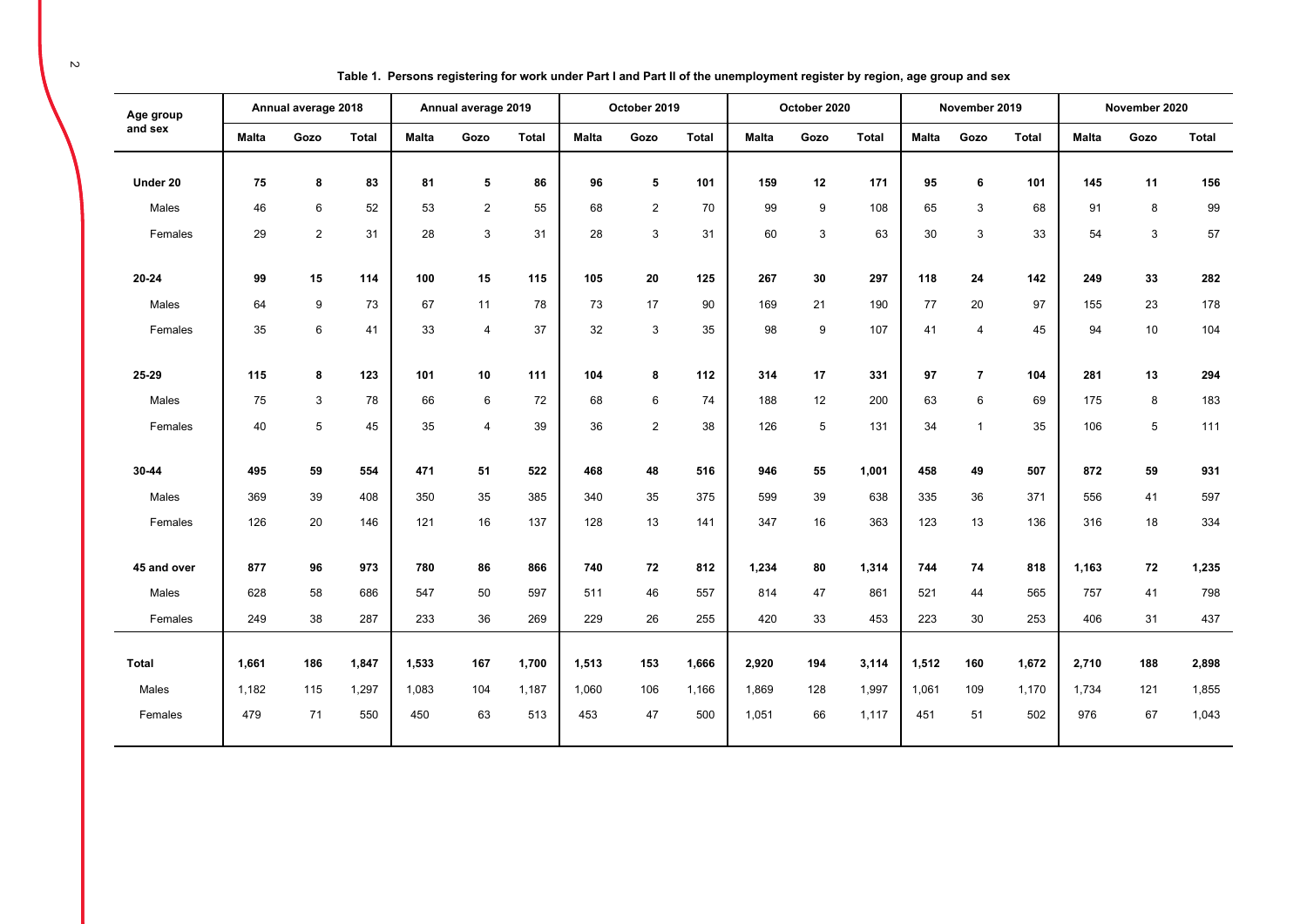| <b>Duration of</b>      | Annual average |       | October |       | <b>November</b> |       |
|-------------------------|----------------|-------|---------|-------|-----------------|-------|
| registration<br>and sex | 2018           | 2019  | 2019    | 2020  | 2019            | 2020  |
| Under 21 weeks          | 709            | 698   | 725     | 1,415 | 768             | 1,358 |
| Males                   | 473            | 467   | 487     | 894   | 524             | 841   |
| Females                 | 236            | 231   | 238     | 521   | 244             | 517   |
| 21 to 52 weeks          | 265            | 262   | 243     | 1,101 | 231             | 948   |
| Males                   | 189            | 192   | 179     | 665   | 162             | 578   |
| Females                 | 76             | 70    | 64      | 436   | 69              | 370   |
| Over 1 year             | 873            | 740   | 698     | 598   | 673             | 592   |
| Males                   | 635            | 528   | 500     | 438   | 484             | 436   |
| Females                 | 238            | 212   | 198     | 160   | 189             | 156   |
|                         |                |       |         |       |                 |       |
| <b>Total</b>            | 1,847          | 1,700 | 1,666   | 3,114 | 1,672           | 2,898 |
| Males                   | 1,297          | 1,187 | 1,166   | 1,997 | 1,170           | 1,855 |
| Females                 | 550            | 513   | 500     | 1,117 | 502             | 1,043 |

### **Table 2. Persons registering for work under Part I and Part II of the unemployment register by duration of registration and sex**

### **Table 3. Persons with a disability registering for work under Part I and Part II of the unemployment register by type of registration and sex**

|                                     |     |       | Annual average |       |      |       | October |       |      | November |     |       |
|-------------------------------------|-----|-------|----------------|-------|------|-------|---------|-------|------|----------|-----|-------|
| <b>Registration type</b><br>and sex |     | 2018  |                | 2019  | 2019 |       |         | 2020  | 2019 |          |     | 2020  |
|                                     | No. | %     | No.            | %     | No.  | %     | No.     | $\%$  | No.  | $\%$     | No. | %     |
| Total (Part I)                      | 253 | 100.0 | 212            | 100.0 | 217  | 100.0 | 242     | 100.0 | 223  | 100.0    | 227 | 100.0 |
| Males                               | 188 | 74.3  | 147            | 69.3  | 156  | 71.9  | 164     | 67.8  | 156  | 70.0     | 155 | 68.3  |
| Females                             | 65  | 25.7  | 65             | 30.7  | 61   | 28.1  | 78      | 32.2  | 67   | 30.0     | 72  | 31.7  |
| Total (Part II)                     | 10  | 100.0 | 9              | 100.0 | 3    | 100.0 | 20      | 100.0 | 9    | 100.0    | 15  | 100.0 |
| Males                               | 7   | 70.0  | 7              | 77.8  | 2    | 66.7  | 18      | 90.0  | 7    | 77.8     | 14  | 93.3  |
| Females                             | 3   | 30.0  | $\overline{2}$ | 22.2  | 1    | 33.3  | 2       | 10.0  | 2    | 22.2     | 1   | 6.7   |
| Total (Parts I and II)              | 263 | 100.0 | 221            | 100.0 | 220  | 100.0 | 262     | 100.0 | 232  | 100.0    | 242 | 100.0 |
| Males                               | 195 | 74.1  | 154            | 69.7  | 158  | 71.8  | 182     | 69.5  | 163  | 70.3     | 169 | 69.8  |
| Females                             | 68  | 25.9  | 67             | 30.3  | 62   | 28.2  | 80      | 30.5  | 69   | 29.7     | 73  | 30.2  |
|                                     |     |       |                |       |      |       |         |       |      |          |     |       |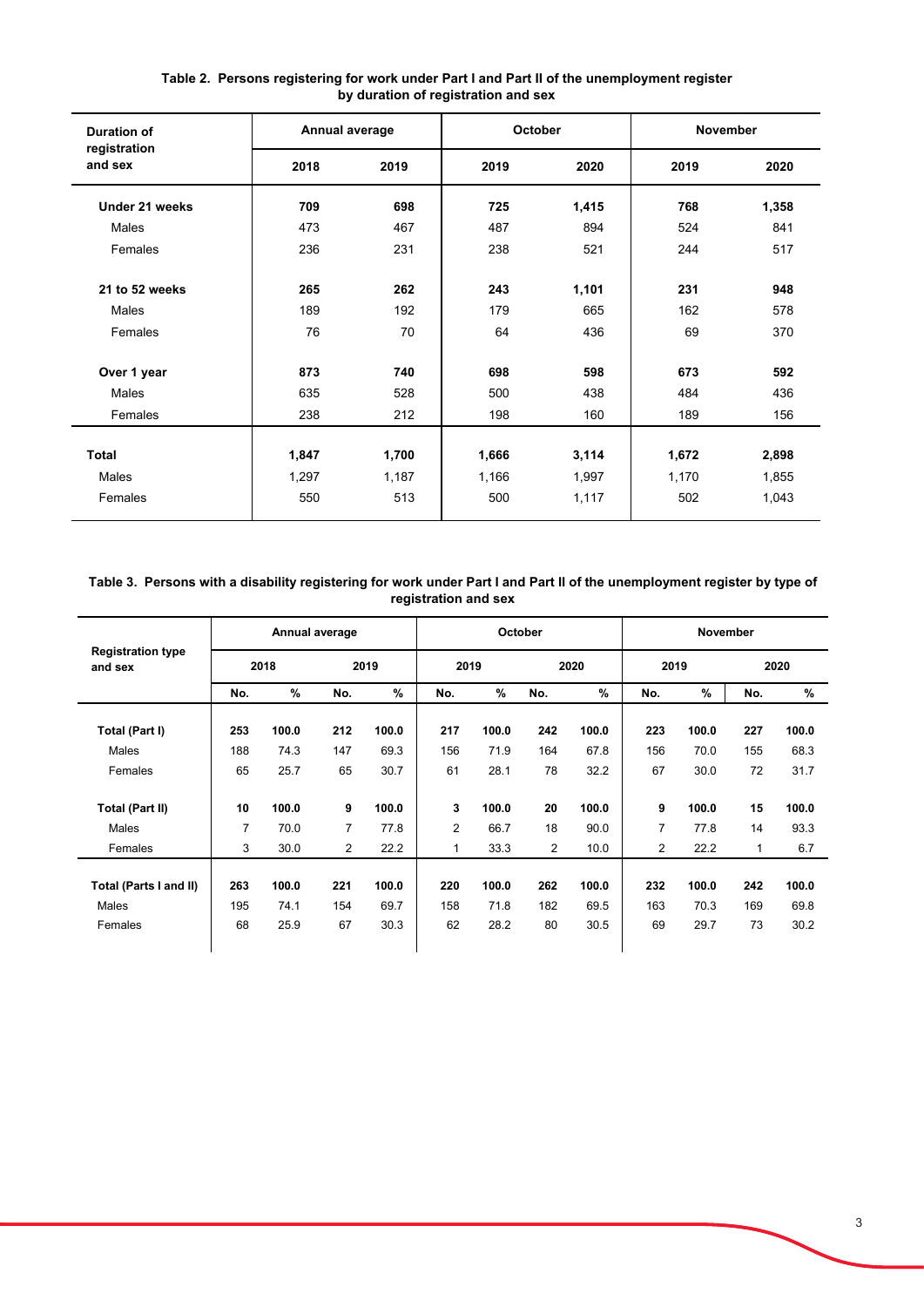| Table 4. Persons registering for work under Part I and Part II of the unemployment register by sex and main type of occupation sought |  |
|---------------------------------------------------------------------------------------------------------------------------------------|--|
|                                                                                                                                       |  |

|                                                    |       |       | Annual average 2018 |       |       |       |              |       | October 2019 |       |       |               |              |       | November 2019  |       |       |       |
|----------------------------------------------------|-------|-------|---------------------|-------|-------|-------|--------------|-------|--------------|-------|-------|---------------|--------------|-------|----------------|-------|-------|-------|
| Occupation (ISCO 08)                               | Males |       | Females             |       | Total |       | <b>Males</b> |       | Females      |       | Total |               | <b>Males</b> |       | <b>Females</b> |       | Total |       |
|                                                    | No.   | $\%$  | No.                 | %     | No.   | $\%$  | No.          | %     | No.          | %     | No.   | $\frac{9}{6}$ | No.          | $\%$  | No.            | %     | No.   | %     |
| Managers                                           | 73    | 5.6   | 26                  | 4.7   | 99    | 5.4   | 63           | 5.4   | 26           | 5.2   | 89    | 5.3           | 65           | 5.6   | 26             | 5.2   | 91    | 5.4   |
| Professionals                                      | 157   | 12.1  | 46                  | 8.4   | 203   | 11.0  | 122          | 10.5  | 35           | 7.0   | 157   | 9.4           | 126          | 10.8  | 38             | 7.6   | 164   | 9.8   |
| Technicians and associate professionals            | 167   | 12.9  | 102                 | 18.5  | 269   | 14.6  | 151          | 13.0  | 88           | 17.6  | 239   | 14.3          | 136          | 11.6  | 81             | 16.1  | 217   | 13.0  |
| Clerical support workers                           | 243   | 18.7  | 214                 | 38.9  | 457   | 24.7  | 223          | 19.1  | 192          | 38.4  | 415   | 24.9          | 234          | 20.0  | 194            | 38.6  | 428   | 25.6  |
| Service and sales workers                          | 182   | 14.0  | 103                 | 18.7  | 285   | 15.4  | 166          | 14.2  | 104          | 20.8  | 270   | 16.2          | 165          | 14.1  | 103            | 20.5  | 268   | 16.0  |
| Skilled agricultural, forestry and fishery workers | 57    | 4.4   |                     | 0.2   | 58    | 3.1   | 46           | 3.9   |              | 0.2   | 47    | 2.8           | 42           | 3.6   |                | 0.2   | 43    | 2.6   |
| Craft and related trades workers                   | 174   | 13.4  | э,                  | 1.3   | 181   | 9.8   | 166          | 14.2  | 6            | 1.2   | 172   | 10.3          | 168          | 14.4  | 8              | 1.6   | 176   | 10.5  |
| Plant and machine operators and assemblers         | 100   | 7.7   | 27                  | 4.9   | 127   | 6.9   | 97           | 8.3   | 28           | 5.6   | 125   | 7.5           | 104          | 8.9   | 28             | 5.6   | 132   | 7.9   |
| Elementary occupations                             | 144   | 11.1  | 24                  | 4.4   | 168   | 9.1   | 132          | 11.3  | 20           | 4.0   | 152   | 9.1           | 130          | 11.1  | 23             | 4.6   | 153   | 9.2   |
| Total                                              | 1.297 | 100.0 | 550                 | 100.0 | 1,847 | 100.0 | 1,166        | 100.0 | 500          | 100.0 | 1,666 | 100.0         | 1,170        | 100.0 | 502            | 100.0 | 1,672 | 100.0 |

|                                                    |              |       | Annual average 2019 |       |       |       |              |       | October 2020   |       |       |       |              |       | November 2020  |       |       |       |
|----------------------------------------------------|--------------|-------|---------------------|-------|-------|-------|--------------|-------|----------------|-------|-------|-------|--------------|-------|----------------|-------|-------|-------|
| Occupation (ISCO 08)                               | <b>Males</b> |       | Females             |       | Total |       | <b>Males</b> |       | <b>Females</b> |       | Total |       | <b>Males</b> |       | <b>Females</b> |       | Total |       |
|                                                    | No.          | %     | No.                 | %     | No.   | %     | No.          | %     | No.            | %     | No.   | %     | No.          | %     | No.            | %     | No.   | %     |
| Managers                                           | 69           | 5.8   | 26                  | 5.1   | 95    | 5.6   | 183          | 9.2   | 110            | 9.8   | 293   | 9.4   | 179          | 9.6   | 110            | 10.5  | 289   | 10.0  |
| Professionals                                      | 130          | 11.0  | 40                  | 7.8   | 170   | 10.0  | 227          | 11.4  | 81             | 7.3   | 308   | 9.9   | 200          | 10.8  | 74             | 7.1   | 274   | 9.5   |
| Technicians and associate professionals            | 151          | 12.7  | 88                  | 17.2  | 239   | 14.1  | 340          | 17.0  | 216            | 19.3  | 556   | 17.9  | 325          | 17.5  | 208            | 19.9  | 533   | 18.4  |
| Clerical support workers                           | 221          | 18.6  | 200                 | 39.0  | 421   | 24.8  | 414          | 20.7  | 412            | 36.9  | 826   | 26.5  | 376          | 20.3  | 379            | 36.3  | 755   | 26.1  |
| Service and sales workers                          | 169          | 14.2  | 102                 | 19.9  | 271   | 15.9  | 259          | 13.0  | 203            | 18.2  | 462   | 14.8  | 250          | 13.5  | 198            | 19.0  | 448   | 15.5  |
| Skilled agricultural, forestry and fishery workers | 46           | 3.9   | $\overline{2}$      | 0.4   | 48    | 2.8   | 60           | 3.0   |                | 0.1   | 61    | 2.0   | 62           | 3.3   |                | 0.1   | 63    | 2.2   |
| Craft and related trades workers                   | 171          | 14.4  | 6                   | 1.2   | 177   | 10.4  | 176          | 8.8   | 13             | 1.2   | 189   | 6.1   | 161          | 8.7   | 9              | 0.9   | 170   | 5.9   |
| Plant and machine operators and assemblers         | 95           | 8.0   | 29                  | 5.7   | 124   | 7.3   | 143          | 7.2   | 45             | 4.0   | 188   | 6.0   | 131          | 7.1   | 43             | 4.1   | 174   | 6.0   |
| Elementary occupations                             | 135          | 11.4  | 20                  | 3.9   | 155   | 9.1   | 195          | 9.8   | 36             | 3.2   | 231   | 7.4   | 171          | 9.2   | 21             | 2.0   | 192   | 6.6   |
| Total                                              | 1.187        | 100.0 | 513                 | 100.0 | 1,700 | 100.0 | 1,997        | 100.0 | 1,117          | 100.0 | 3,114 | 100.0 | 1,855        | 100.0 | 1.043          | 100.0 | 2,898 | 100.0 |

Note: Percentage totals may not add up due to rounding.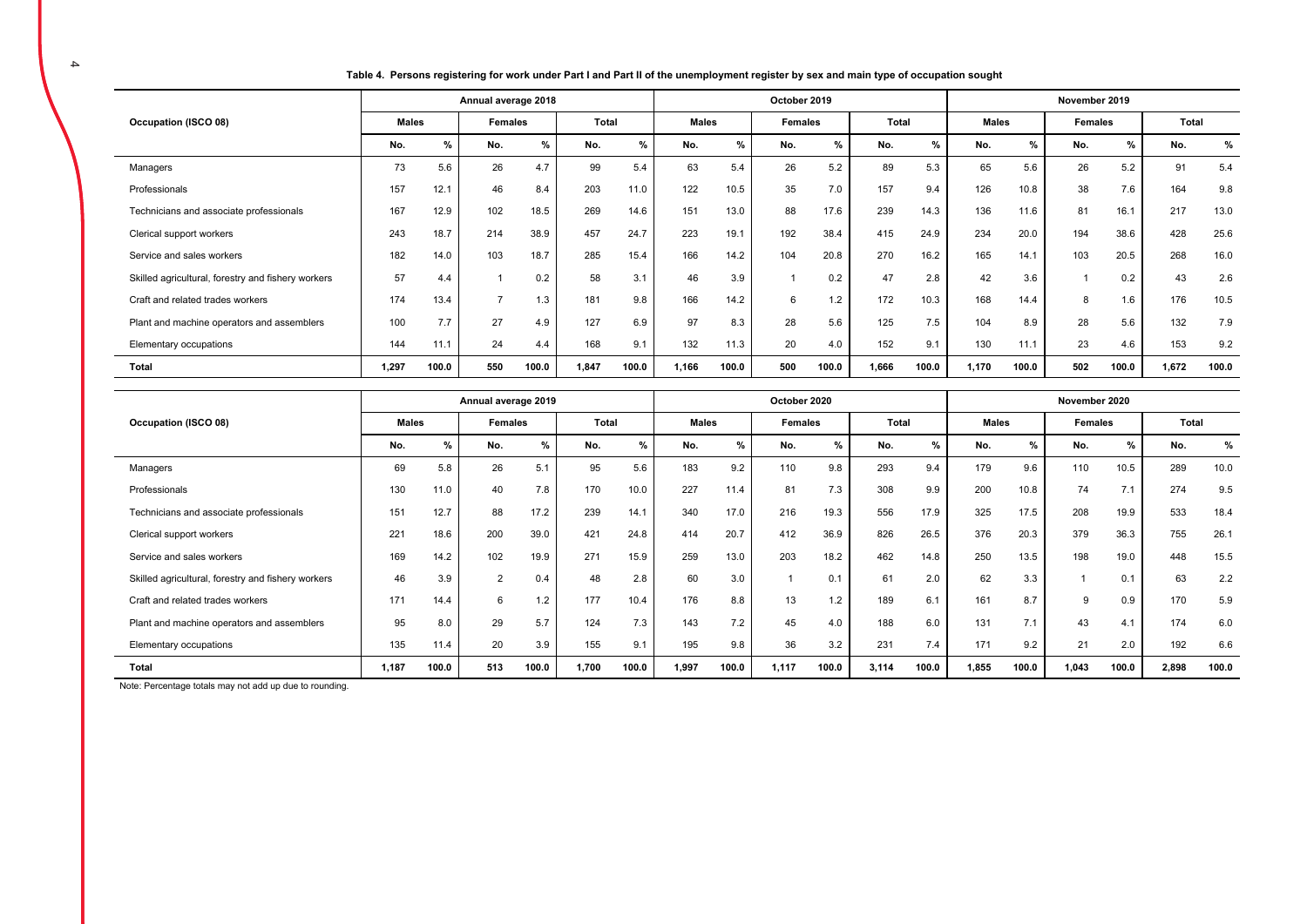| Age group    |              | Annual average 2018 |              |       | Annual average 2019 |              |              | October 2019   |       |       | October 2020   |              |              | November 2019  |       |              | November 2020  |       |
|--------------|--------------|---------------------|--------------|-------|---------------------|--------------|--------------|----------------|-------|-------|----------------|--------------|--------------|----------------|-------|--------------|----------------|-------|
| and sex      | <b>Malta</b> | Gozo                | <b>Total</b> | Malta | Gozo                | <b>Total</b> | <b>Malta</b> | Gozo           | Total | Malta | Gozo           | <b>Total</b> | <b>Malta</b> | Gozo           | Total | <b>Malta</b> | Gozo           | Total |
| Under 20     | 65           | $\overline{7}$      | 72           | 71    | 5                   | 76           | 85           | 5              | 90    | 150   | 12             | 162          | 85           | 6              | 91    | 134          | 11             | 145   |
| Males        | 40           | 5                   | 45           | 47    | $\overline{2}$      | 49           | 62           | $\overline{2}$ | 64    | 93    | 9              | 102          | 58           | 3              | 61    | 86           | 8              | 94    |
| Females      | 25           | $\overline{2}$      | 27           | 24    | 3                   | 27           | 23           | 3              | 26    | 57    | 3              | 60           | 27           | 3              | 30    | 48           | 3              | 51    |
|              |              |                     |              |       |                     |              |              |                |       |       |                |              |              |                |       |              |                |       |
| 20-24        | 82           | 14                  | 96           | 83    | 12                  | 95           | 86           | 15             | 101   | 229   | 29             | 258          | 101          | 18             | 119   | 224          | 31             | 255   |
| Males        | 52           | 9                   | 61           | 56    | 9                   | 65           | 58           | 14             | 72    | 142   | 20             | 162          | 65           | 16             | 81    | 138          | 21             | 159   |
| Females      | 30           | 5                   | 35           | 27    | 3                   | 30           | 28           | $\mathbf{1}$   | 29    | 87    | 9              | 96           | 36           | $\overline{2}$ | 38    | 86           | 10             | 96    |
|              |              |                     |              |       |                     |              |              |                |       |       |                |              |              |                |       |              |                |       |
| 25-29        | 95           | 6                   | 101          | 86    | 9                   | 95           | 90           | $\overline{7}$ | 97    | 276   | 15             | 291          | 80           | 6              | 86    | 248          | 12             | 260   |
| Males        | 61           | $\overline{2}$      | 63           | 55    | 6                   | 61           | 57           | 5              | 62    | 164   | 11             | 175          | 51           | 5              | 56    | 153          | $\overline{7}$ | 160   |
| Females      | 34           | $\overline{4}$      | 38           | 31    | 3                   | 34           | 33           | $\overline{2}$ | 35    | 112   | $\overline{4}$ | 116          | 29           | $\mathbf{1}$   | 30    | 95           | 5              | 100   |
| 30-44        | 440          | 54                  | 494          | 416   | 47                  | 463          | 418          | 46             | 464   | 835   | 54             | 889          | 402          | 45             | 447   | 765          | 56             | 821   |
|              |              |                     |              |       |                     |              |              |                |       |       |                |              |              |                |       |              |                |       |
| Males        | 326          | 36                  | 362          | 309   | 32                  | 341          | 305          | 33             | 338   | 531   | 38             | 569          | 297          | 32             | 329   | 489          | 38             | 527   |
| Females      | 114          | 18                  | 132          | 107   | 15                  | 122          | 113          | 13             | 126   | 304   | 16             | 320          | 105          | 13             | 118   | 276          | 18             | 294   |
| 45 and over  | 831          | 91                  | 922          | 729   | 84                  | 813          | 680          | 71             | 751   | 1,149 | 75             | 1,224        | 698          | 74             | 772   | 1,094        | 65             | 1,159 |
| Males        | 594          | 55                  | 649          | 510   | 49                  | 559          | 469          | 45             | 514   | 755   | 43             | 798          | 482          | 44             | 526   | 710          | 35             | 745   |
| Females      | 237          | 36                  | 273          | 219   | 35                  | 254          | 211          | 26             | 237   | 394   | 32             | 426          | 216          | 30             | 246   | 384          | 30             | 414   |
|              |              |                     |              |       |                     |              |              |                |       |       |                |              |              |                |       |              |                |       |
| <b>Total</b> | 1,513        | 172                 | 1,685        | 1,385 | 157                 | 1,542        | 1,359        | 144            | 1,503 | 2,639 | 185            | 2,824        | 1,366        | 149            | 1,515 | 2,465        | 175            | 2,640 |
| Males        | 1,073        | 107                 | 1,180        | 977   | 98                  | 1,075        | 951          | 99             | 1,050 | 1,685 | 121            | 1,806        | 953          | 100            | 1,053 | 1,576        | 109            | 1,685 |
| Females      | 440          | 65                  | 505          | 408   | 59                  | 467          | 408          | 45             | 453   | 954   | 64             | 1,018        | 413          | 49             | 462   | 889          | 66             | 955   |

### **Table 5. Persons registering for work under Part I of the unemployment register by region, age group and sex**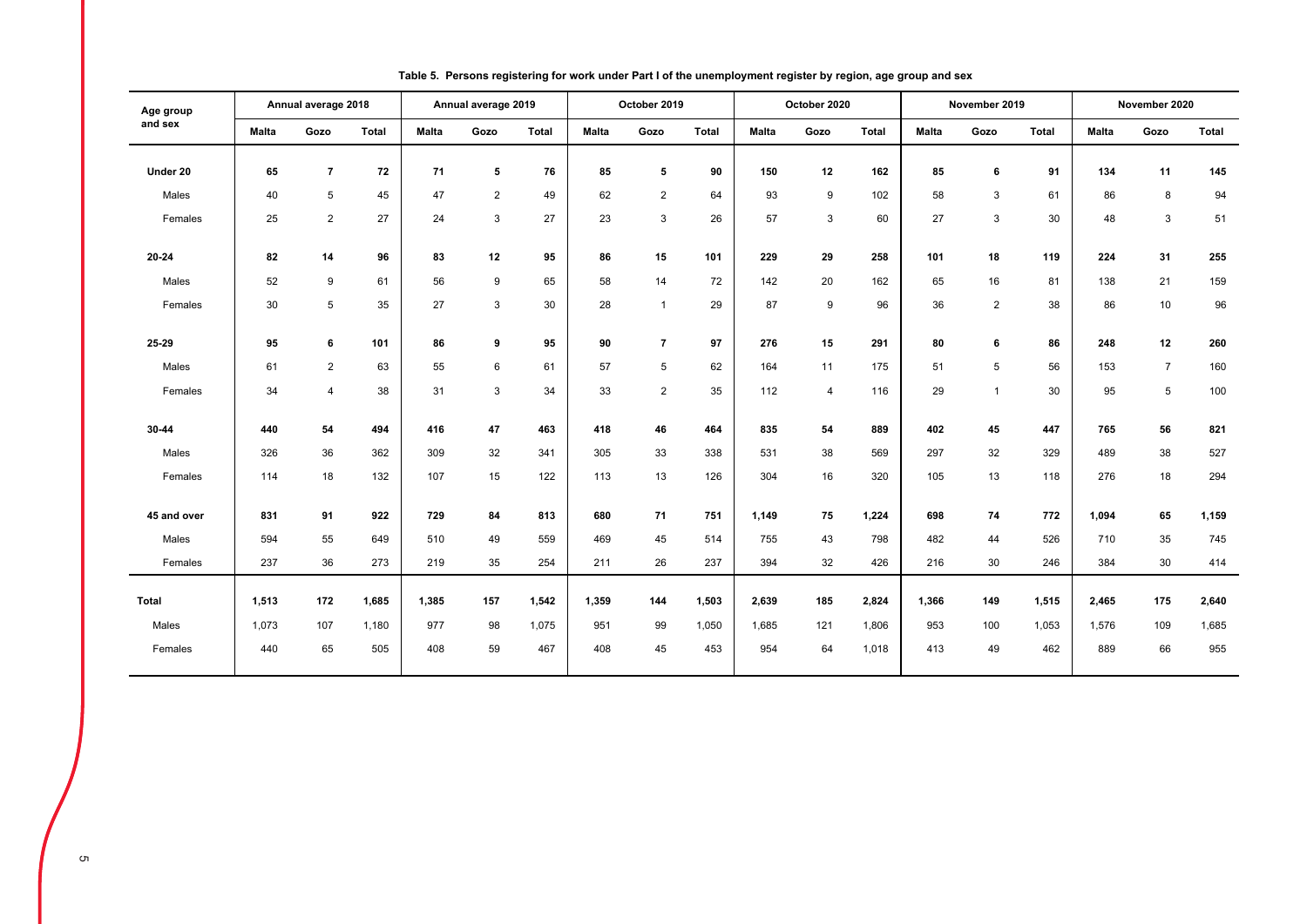| rable v. Tersons registering for work ander Fart For the anemployment register by daration or registration and sex |                |      |         |       |                 |       |
|--------------------------------------------------------------------------------------------------------------------|----------------|------|---------|-------|-----------------|-------|
| <b>Duration of</b><br>registration                                                                                 | Annual average |      | October |       | <b>November</b> |       |
| and sex                                                                                                            | 2018           | 2019 | 2019    | 2020  | 2019            | 2020  |
| Under 21 weeks                                                                                                     | 554            | 550  | 572     | 1,151 | 618             | 1,120 |

Males | 361 363 | 379 720 | 412 684 Females 193 187 193 431 206 436

**21 to 52 weeks 258 252 233 1,075 224 928** Males 184 184 171 648 157 565 Females 74 68 62 427 67 363

**Over 1 year 873 740 698 598 673 592** Males | 635 528 | 500 438 | 484 436 Females 238 212 198 160 189 156

**Total 1,685 1,542 1,503 2,824 1,515 2,640** Males 1,180 1,075 1,050 1,806 1,053 1,685 Females 505 467 453 1,018 462 955

**Table 6. Persons registering for work under Part I of the unemployment register by duration of registration and sex**

 $\blacksquare$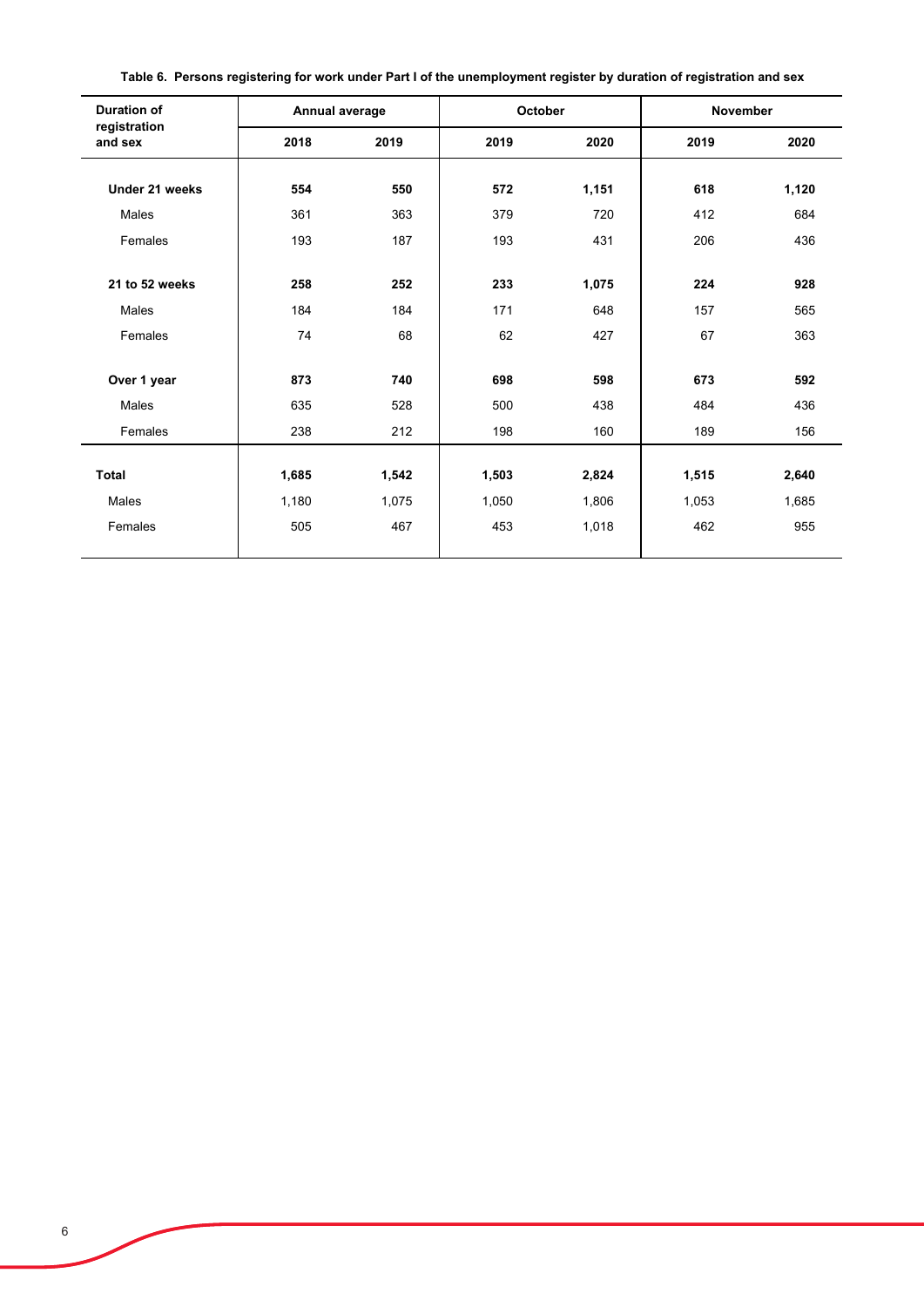|                                                    |              |               | Annual average 2018 |       |       |               |              |       | October 2019 |       |       |       |              |       | November 2019 |       |       |       |
|----------------------------------------------------|--------------|---------------|---------------------|-------|-------|---------------|--------------|-------|--------------|-------|-------|-------|--------------|-------|---------------|-------|-------|-------|
| Occupation (ISCO 08)                               | <b>Males</b> |               | Females             |       | Total |               | <b>Males</b> |       | Females      |       | Total |       | <b>Males</b> |       | Females       |       | Total |       |
|                                                    | No.          | $\frac{9}{6}$ | No.                 | %     | No.   | $\frac{9}{6}$ | No.          | %     | No.          | %     | No.   | %     | No.          | $\%$  | No.           | %     | No.   | %     |
| Managers                                           | 67           | 5.7           | 24                  | 4.8   | 91    | 5.4           | 57           | 5.4   | 25           | 5.5   | 82    | 5.5   | 58           | 5.5   | 25            | 5.4   | 83    | 5.5   |
| Professionals                                      | 146          | 12.4          | 43                  | 8.5   | 189   | 11.2          | 114          | 10.9  | 32           | 7.1   | 146   | 9.7   | 115          | 10.9  | 35            | 7.6   | 150   | 9.9   |
| Technicians and associate professionals            | 148          | 12.5          | 92                  | 18.2  | 240   | 14.2          | 134          | 12.8  | 78           | 17.2  | 212   | 14.1  | 121          | 11.5  | 72            | 15.6  | 193   | 12.7  |
| Clerical support workers                           | 220          | 18.6          | 195                 | 38.6  | 415   | 24.6          | 196          | 18.7  | 170          | 37.5  | 366   | 24.4  | 208          | 19.8  | 173           | 37.4  | 381   | 25.1  |
| Service and sales workers                          | 163          | 13.8          | 94                  | 18.6  | 257   | 15.3          | 153          | 14.6  | 97           | 21.4  | 250   | 16.6  | 150          | 14.2  | 100           | 21.6  | 250   | 16.5  |
| Skilled agricultural, forestry and fishery workers | 52           | 4.4           |                     | 0.2   | 53    | 3.1           | 44           | 4.2   |              | 0.2   | 45    | 3.0   | 38           | 3.6   |               | 0.2   | 39    | 2.6   |
| Craft and related trades workers                   | 157          | 13.3          | -                   | 1.4   | 164   | 9.7           | 148          | 14.1  | 6            | 1.3   | 154   | 10.2  | 152          | 14.4  | 8             | 1.7   | 160   | 10.6  |
| Plant and machine operators and assemblers         | 92           | 7.8           | 26                  | 5.1   | 118   | 7.0           | 88           | 8.4   | 25           | 5.5   | 113   | 7.5   | 91           | 8.6   | 26            | 5.6   | 117   | 7.7   |
| Elementary occupations                             | 135          | 11.4          | 23                  | 4.6   | 158   | 9.4           | 116          | 11.0  | 19           | 4.2   | 135   | 9.0   | 120          | 11.4  | 22            | 4.8   | 142   | 9.4   |
| Total                                              | 1,180        | 100.0         | 505                 | 100.0 | 1,685 | 100.0         | 1,050        | 100.0 | 453          | 100.0 | 1,503 | 100.0 | 1,053        | 100.0 | 462           | 100.0 | 1,515 | 100.0 |

## **Table 7. Persons registering for work under Part I of the unemployment register by sex and main type of occupation sought**

|                                                    |              |               | Annual average 2019 |       |              |       |              |       | October 2020 |               |       |       |              |       | November 2020 |       |       |       |
|----------------------------------------------------|--------------|---------------|---------------------|-------|--------------|-------|--------------|-------|--------------|---------------|-------|-------|--------------|-------|---------------|-------|-------|-------|
| Occupation (ISCO 08)                               | <b>Males</b> |               | <b>Females</b>      |       | <b>Total</b> |       | <b>Males</b> |       | Females      |               | Total |       | <b>Males</b> |       | Females       |       | Total |       |
|                                                    | No.          | $\frac{0}{2}$ | No.                 | %     | No.          | $\%$  | No.          | %     | No.          | $\frac{9}{6}$ | No.   | %     | No.          | %     | No.           | %     | No.   | %     |
| Managers                                           | 61           | 5.7           | 24                  | 5.1   | 85           | 5.5   | 161          | 8.9   | 98           | 9.6           | 259   | 9.2   | 160          | 9.5   | 99            | 10.4  | 259   | 9.8   |
| Professionals                                      | 121          | 11.3          | 37                  | 7.9   | 158          | 10.2  | 214          | 11.8  | 73           | 7.2           | 287   | 10.2  | 189          | 11.2  | 69            | 7.2   | 258   | 9.8   |
| Technicians and associate professionals            | 135          | 12.6          | 80                  | 17.1  | 215          | 13.9  | 305          | 16.9  | 197          | 19.4          | 502   | 17.8  | 296          | 17.6  | 192           | 20.1  | 488   | 18.5  |
| Clerical support workers                           | 199          | 18.5          | 178                 | 38.1  | 377          | 24.4  | 367          | 20.3  | 375          | 36.8          | 742   | 26.3  | 334          | 19.8  | 347           | 36.3  | 681   | 25.8  |
| Service and sales workers                          | 155          | 14.4          | 94                  | 20.1  | 249          | 16.1  | 230          | 12.7  | 186          | 18.3          | 416   | 14.7  | 227          | 13.5  | 179           | 18.7  | 406   | 15.4  |
| Skilled agricultural, forestry and fishery workers | 42           | 3.9           | $\overline{2}$      | 0.4   | 44           | 2.9   | 53           | 2.9   |              | 0.1           | 54    | 1.9   | 53           | 3.1   |               | 0.1   | 54    | 2.0   |
| Craft and related trades workers                   | 154          | 14.3          | 6                   | 1.3   | 160          | 10.4  | 158          | 8.7   | 13           | 1.3           | 171   | 6.1   | 147          | 8.7   | 9             | 0.9   | 156   | 5.9   |
| Plant and machine operators and assemblers         | 85           | 7.9           | 27                  | 5.8   | 112          | 7.3   | 136          | 7.5   | 43           | 4.2           | 179   | 6.3   | 124          | 7.4   | 38            | 4.0   | 162   | 6.1   |
| Elementary occupations                             | 123          | 11.4          | 19                  | 4.1   | 142          | 9.2   | 182          | 10.1  | 32           | 3.1           | 214   | 7.6   | 155          | 9.2   | 21            | 2.2   | 176   | 6.7   |
| Total                                              | 1,075        | 100.0         | 467                 | 100.0 | 1,542        | 100.0 | 1,806        | 100.0 | 1,018        | 100.0         | 2,824 | 100.0 | 1,685        | 100.0 | 955           | 100.0 | 2,640 | 100.0 |

Note: Percentage totals may not add up due to rounding.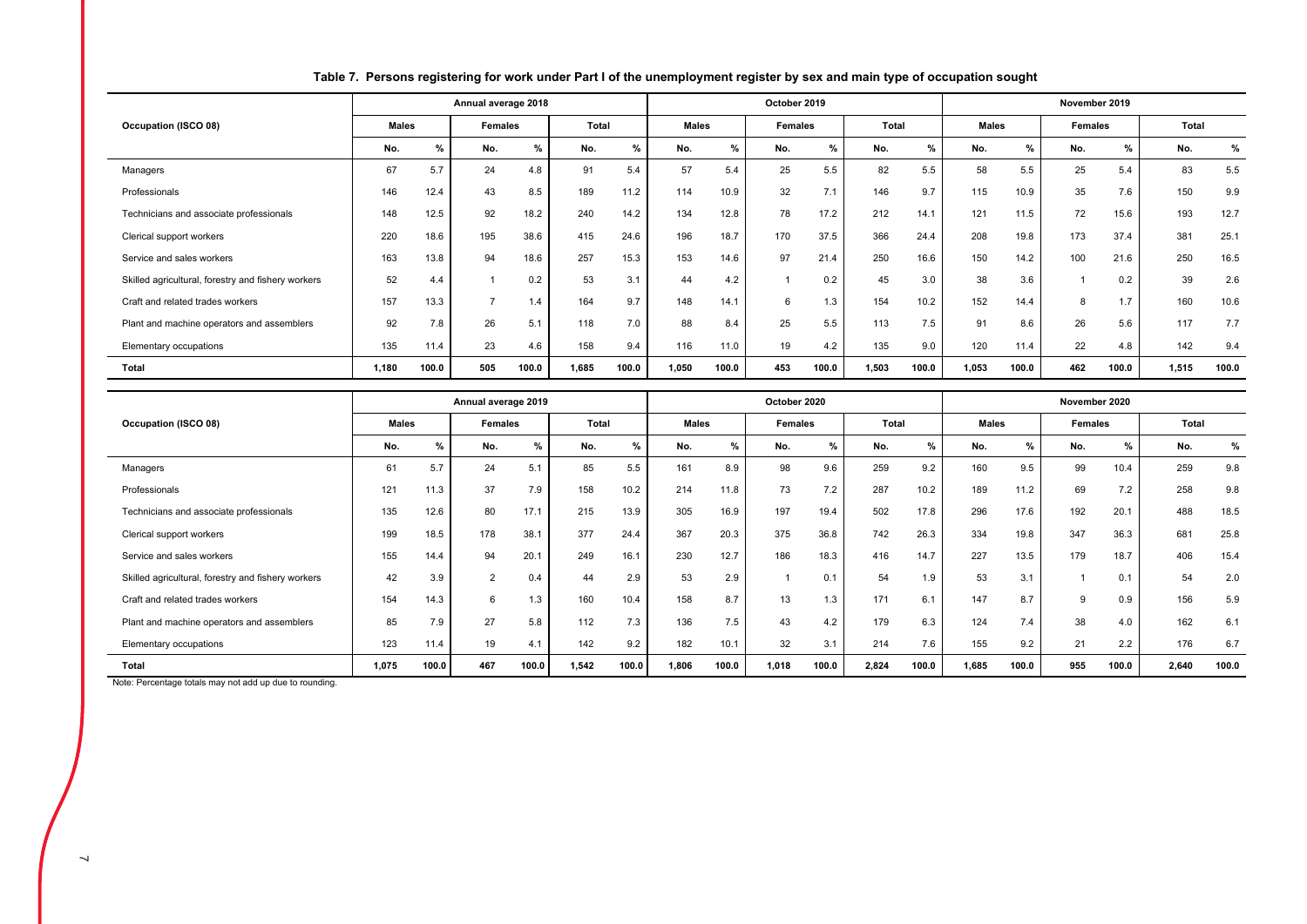| Age group<br>and sex |                | Annual average 2018 |                |                | Annual average 2019 |                |                | October 2019             |              |              | October 2020             |              |                | November 2019            |                |              | November 2020           |            |
|----------------------|----------------|---------------------|----------------|----------------|---------------------|----------------|----------------|--------------------------|--------------|--------------|--------------------------|--------------|----------------|--------------------------|----------------|--------------|-------------------------|------------|
|                      | <b>Malta</b>   | Gozo                | Total          | <b>Malta</b>   | Gozo                | <b>Total</b>   | <b>Malta</b>   | Gozo                     | <b>Total</b> | <b>Malta</b> | Gozo                     | <b>Total</b> | <b>Malta</b>   | Gozo                     | <b>Total</b>   | <b>Malta</b> | Gozo                    | Total      |
| Under 20             | 10             | $\mathbf{1}$        | 11             | 10             | $\blacksquare$      | 10             | 11             | $\blacksquare$           | 11           | 9            | $\overline{\phantom{a}}$ | 9            | 10             | $\blacksquare$           | 10             | 11           |                         | 11         |
| Males                | 6              | $\overline{1}$      | $\overline{7}$ | 6              | $\sim$              | 6              | 6              | $\overline{\phantom{a}}$ | 6            | 6            | $\overline{\phantom{a}}$ | 6            | $\overline{7}$ | $\blacksquare$           | $\overline{7}$ | 5            |                         | 5          |
| Females              | $\overline{4}$ | $\blacksquare$      | $\overline{4}$ | $\overline{4}$ | $\sim$              | 4              | 5              | $\blacksquare$           | 5            | 3            | $\overline{\phantom{a}}$ | 3            | 3              | $\blacksquare$           | 3              | 6            | $\blacksquare$          | $\,6\,$    |
| $20 - 24$            | 17             | $\mathbf{1}$        | 18             | 17             | 3                   | 20             | 19             | $5\phantom{.0}$          | 24           | 38           | $\mathbf{1}$             | 39           | 17             | 6                        | 23             | 25           | $\overline{\mathbf{2}}$ | ${\bf 27}$ |
| Males                | 12             | $\sim$              | 12             | 11             | 2                   | 13             | 15             | 3                        | 18           | 27           | $\mathbf{1}$             | 28           | 12             | $\overline{4}$           | 16             | 17           | $\overline{2}$          | 19         |
| Females              | 5              | $\mathbf{1}$        | 6              | 6              | $\mathbf{1}$        | $\overline{7}$ | $\overline{4}$ | $\overline{\mathbf{c}}$  | 6            | 11           | $\sim$                   | 11           | 5              | $\overline{2}$           | $\overline{7}$ | 8            | $\sim$                  | 8          |
| 25-29                | 20             | $\overline{2}$      | 22             | 15             | $\mathbf{1}$        | 16             | 14             | $\mathbf{1}$             | 15           | 38           | $\mathbf{2}$             | 40           | 17             | $\mathbf{1}$             | 18             | 33           | $\mathbf{1}$            | 34         |
| Males                | 14             | $\mathbf{1}$        | 15             | 11             | $\sim$              | 11             | 11             | $\mathbf{1}$             | 12           | 24           | $\mathbf{1}$             | 25           | 12             | $\mathbf{1}$             | 13             | 22           | $\overline{1}$          | 23         |
| Females              | 6              | $\overline{1}$      | $\overline{7}$ | $\overline{4}$ | $\mathbf{1}$        | 5              | 3              | $\sim$                   | 3            | 14           | $\mathbf{1}$             | 15           | 5              | $\overline{a}$           | 5              | 11           | $\sim$                  | 11         |
| 30-44                | 55             | 5                   | 60             | 55             | 4                   | 59             | 50             | $\mathbf{2}$             | 52           | 111          | $\mathbf{1}$             | 112          | 56             | 4                        | 60             | 107          | 3                       | 110        |
| Males                | 43             | $\mathbf{3}$        | 46             | 41             | 3                   | 44             | 35             | $\mathbf{2}$             | 37           | 68           | $\mathbf{1}$             | 69           | 38             | $\overline{4}$           | 42             | 67           | 3                       | 70         |
| Females              | 12             | $\overline{2}$      | 14             | 14             | $\mathbf{1}$        | 15             | 15             | $\blacksquare$           | 15           | 43           | $\sim$                   | 43           | 18             | $\blacksquare$           | 18             | 40           | $\blacksquare$          | 40         |
| 45 and over          | 46             | 5                   | 51             | 51             | $\mathbf{2}$        | 53             | 60             | $\mathbf{1}$             | 61           | 85           | 5                        | 90           | 46             | $\overline{\phantom{a}}$ | 46             | 69           | $\overline{7}$          | 76         |
| Males                | 34             | 3                   | 37             | 37             | $\mathbf{1}$        | 38             | 42             | $\mathbf{1}$             | 43           | 59           | 4                        | 63           | 39             | $\blacksquare$           | 39             | 47           | 6                       | 53         |
| Females              | 12             | $\overline{2}$      | 14             | 14             | $\mathbf{1}$        | 15             | 18             | $\overline{\phantom{a}}$ | 18           | 26           | $\mathbf{1}$             | 27           | $\overline{7}$ | $\blacksquare$           | $\overline{7}$ | 22           | $\overline{1}$          | 23         |
|                      |                |                     |                |                |                     |                |                |                          |              |              |                          |              |                |                          |                |              |                         |            |
| <b>Total</b>         | 148            | 14                  | 162            | 148            | 10                  | 158            | 154            | 9                        | 163          | 281          | 9                        | 290          | 146            | 11                       | 157            | 245          | 13                      | 258        |
| Males                | 109            | 8                   | 117            | 106            | 6                   | 112            | 109            | $\overline{7}$           | 116          | 184          | $\overline{7}$           | 191          | 108            | 9                        | 117            | 158          | 12                      | 170        |
| Females              | 39             | 6                   | 45             | 42             | $\overline{4}$      | 46             | 45             | $\overline{2}$           | 47           | 97           | $\overline{2}$           | 99           | 38             | 2                        | 40             | 87           | $\overline{1}$          | 88         |

**Table 8. Persons registering for work under Part II of the unemployment register by region, age group and sex**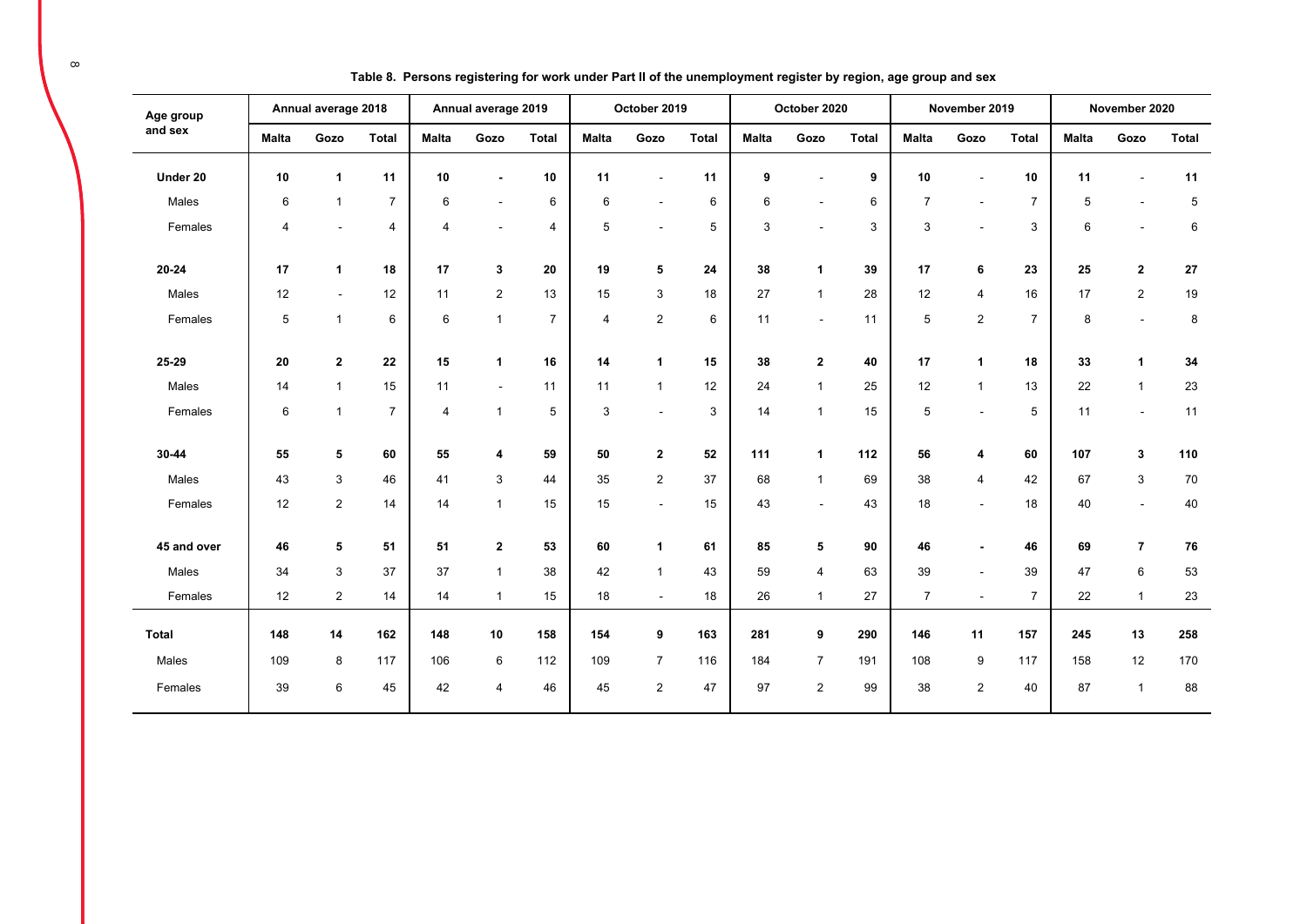| <b>Duration of</b><br>registration<br>and sex | Annual average |                | October |      | <b>November</b> |      |  |  |  |
|-----------------------------------------------|----------------|----------------|---------|------|-----------------|------|--|--|--|
|                                               | 2018           | 2019           | 2019    | 2020 | 2019            | 2020 |  |  |  |
| Under 21 weeks                                | 155            | 148            | 153     | 264  | 150             | 238  |  |  |  |
| Males                                         | 112            | 104            | 108     | 174  | 112             | 157  |  |  |  |
| Females                                       | 43             | 44             | 45      | 90   | 38              | 81   |  |  |  |
| 21 to 52 weeks                                | 7              | 10             | 10      | 26   | 7               | 20   |  |  |  |
| Males                                         | 5              | 8              | 8       | 17   | 5               | 13   |  |  |  |
| Females                                       | $\overline{2}$ | $\overline{2}$ | 2       | 9    | 2               | 7    |  |  |  |
| <b>Total</b>                                  | 162            | 158            | 163     | 290  | 157             | 258  |  |  |  |
| Males                                         | 117            | 112            | 116     | 191  | 117             | 170  |  |  |  |
| Females                                       | 45             | 46             | 47      | 99   | 40              | 88   |  |  |  |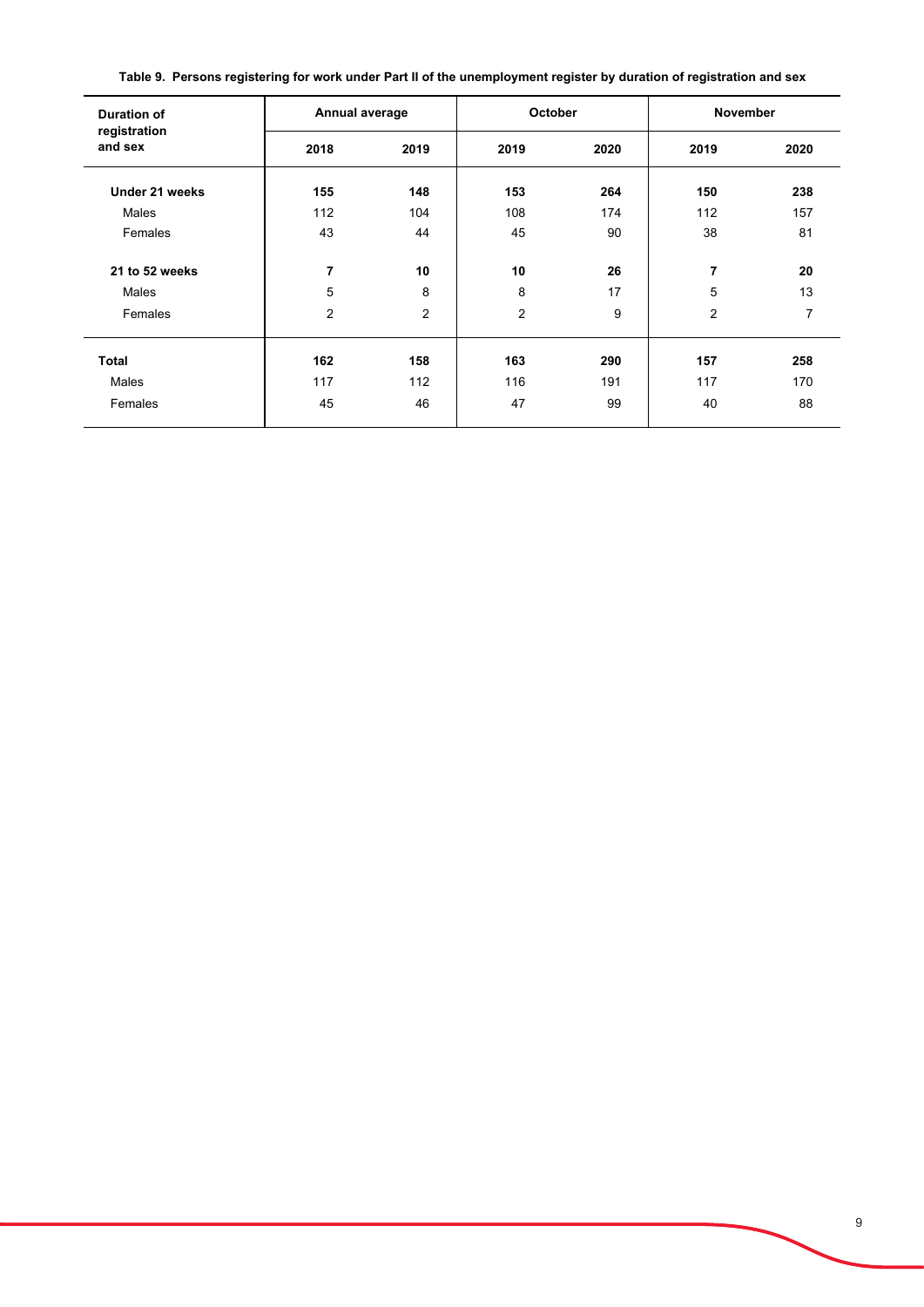|  | Table 10.  Persons registering for work under Part II of the unemployment register by sex and main type of occupation sought |  |
|--|------------------------------------------------------------------------------------------------------------------------------|--|
|  |                                                                                                                              |  |

|                                                    | Annual average 2018 |       |                |                          |     |       |     | October 2019 |                          |         |                |               |                |               | November 2019 |       |       |       |  |  |  |
|----------------------------------------------------|---------------------|-------|----------------|--------------------------|-----|-------|-----|--------------|--------------------------|---------|----------------|---------------|----------------|---------------|---------------|-------|-------|-------|--|--|--|
| Occupation (ISCO 08)                               | <b>Males</b>        |       | Females        |                          |     | Total |     | <b>Males</b> |                          | Females |                | Total         |                | <b>Males</b>  | Females       |       | Total |       |  |  |  |
|                                                    | No.                 | %     | No.            | %                        | No. | %     | No. | %            | No.                      | %       | No.            | $\frac{9}{6}$ | No.            | $\frac{9}{6}$ | No.           | %     | No.   | %     |  |  |  |
| Managers                                           | 6                   | 5.1   | $\overline{2}$ | 4.4                      | 8   | 4.9   | 6   | 5.2          | 1.0                      | 2.1     | $\overline{7}$ | 4.3           | $\overline{7}$ | 6.0           | 1.0           | 2.5   |       | 5.1   |  |  |  |
| Professionals                                      | 11                  | 9.4   | 3              | 6.7                      | 14  | 8.6   | 8   | 6.9          | 3                        | 6.4     | 11             | 6.7           | 11             | 9.4           | 3             | 7.5   | 14    | 8.9   |  |  |  |
| Technicians and associate professionals            | 19                  | 16.2  | 10             | 22.2                     | 29  | 17.9  | 17  | 14.7         | 10                       | 21.3    | 27             | 16.6          | 15             | 12.8          | 9             | 22.5  | 24    | 15.3  |  |  |  |
| Clerical support workers                           | 23                  | 19.7  | 19             | 42.2                     | 42  | 25.9  | 27  | 23.3         | 22                       | 46.8    | 49             | 30.1          | 26             | 22.2          | 21            | 52.5  | 47    | 29.9  |  |  |  |
| Service and sales workers                          | 19                  | 16.2  | 9              | 20.0                     | 28  | 17.3  | 13  | 11.2         | $\overline{ }$           | 14.9    | 20             | 12.3          | 15             | 12.8          | 3             | 7.5   | 18    | 11.5  |  |  |  |
| Skilled agricultural, forestry and fishery workers | $\mathbf{b}$        | 4.3   |                | $\overline{a}$           | 5   | 3.1   | 2   | 1.7          |                          |         | 2              | 1.2           | 4              | 3.4           |               |       |       | 2.5   |  |  |  |
| Craft and related trades workers                   | 17                  | 14.5  |                | $\overline{\phantom{a}}$ | 17  | 10.5  | 18  | 15.5         | $\overline{\phantom{0}}$ |         | 18             | 11.0          | 16             | 13.7          |               |       | 16    | 10.2  |  |  |  |
| Plant and machine operators and assemblers         | 8                   | 6.8   |                | 2.2                      | 9   | 5.6   | 9   | 7.8          | 3                        | 6.4     | 12             | 7.4           | 13             | 11.1          | 2             | 5.0   | 15    | 9.6   |  |  |  |
| Elementary occupations                             | 9                   | 7.7   |                | 2.2                      | 10  | 6.2   | 16  | 13.8         |                          | 2.1     | 17             | 10.4          | 10             | 8.5           |               | 2.5   | 11    | 7.0   |  |  |  |
| <b>Total</b>                                       | 117                 | 100.0 | 45             | 100.0                    | 162 | 100.0 | 116 | 100.0        | 47                       | 100.0   | 163            | 100.0         | 117            | 100.0         | 40            | 100.0 | 157   | 100.0 |  |  |  |

|                                                    | Annual average 2019 |       |                |                          |       |       |                | October 2020 |                |       |       |       |                |               | November 2020  |                          |       |       |  |  |  |
|----------------------------------------------------|---------------------|-------|----------------|--------------------------|-------|-------|----------------|--------------|----------------|-------|-------|-------|----------------|---------------|----------------|--------------------------|-------|-------|--|--|--|
| Occupation (ISCO 08)                               | <b>Males</b>        |       | <b>Females</b> |                          | Total |       | <b>Males</b>   |              | Females        |       | Total |       | <b>Males</b>   |               | <b>Females</b> |                          | Total |       |  |  |  |
|                                                    | No.                 | %     | No.            | %                        | No.   | %     | No.            | %            | No.            | %     | No.   | %     | No.            | $\frac{9}{6}$ | No.            | %                        | No.   | %     |  |  |  |
| Managers                                           | 8                   | 7.1   | $\overline{2}$ | 4.3                      | 10    | 6.3   | 22             | 11.5         | 12             | 12.1  | 34    | 11.7  | 19             | 11.2          | 11             | 12.5                     | 30    | 11.6  |  |  |  |
| Professionals                                      | g                   | 8.0   | 3              | 6.5                      | 12    | 7.6   | 13             | 6.8          |                | 8.1   | 21    | 7.2   | 11             | 6.5           | 5              | 5.7                      | 16    | 6.2   |  |  |  |
| Technicians and associate professionals            | 16                  | 14.3  | 8              | 17.4                     | 24    | 15.2  | 35             | 18.3         | 19             | 19.2  | 54    | 18.6  | 29             | 17.1          | 16             | 18.2                     | 45    | 17.4  |  |  |  |
| Clerical support workers                           | 22                  | 19.6  | 22             | 47.8                     | 44    | 27.8  | 47             | 24.6         | 37             | 37.4  | 84    | 29.0  | 42             | 24.7          | 32             | 36.4                     | 74    | 28.7  |  |  |  |
| Service and sales workers                          | 14                  | 12.5  | 8              | 17.4                     | 22    | 13.9  | 29             | 15.2         | 17             | 17.2  | 46    | 15.9  | 23             | 13.5          | 19             | 21.6                     | 42    | 16.3  |  |  |  |
| Skilled agricultural, forestry and fishery workers |                     | 3.6   |                | $\overline{\phantom{a}}$ |       | 2.5   | -              | 3.7          |                |       | -     | 2.4   | 9              | 5.3           |                | $\overline{\phantom{0}}$ | 9     | 3.5   |  |  |  |
| Craft and related trades workers                   | 17                  | 15.2  |                | $\overline{\phantom{0}}$ | 17    | 10.8  | 18             | 9.4          |                |       | 18    | 6.2   | 14             | 8.2           |                |                          | 14    | 5.4   |  |  |  |
| Plant and machine operators and assemblers         | 10                  | 8.9   | $\overline{2}$ | 4.3                      | 12    | 7.6   | $\overline{ }$ | 3.7          | $\overline{2}$ | 2.0   | 9     | 3.1   | $\overline{ }$ | 4.1           | 5              | 5.7                      | 12    | 4.7   |  |  |  |
| Elementary occupations                             | 12                  | 10.7  |                | 2.2                      | 13    | 8.2   | 13             | 6.8          |                | 4.0   | 17    | 5.9   | 16             | 9.4           |                | $\overline{\phantom{0}}$ | 16    | 6.2   |  |  |  |
| Total                                              | 112                 | 100.0 | 46             | 100.0                    | 158   | 100.0 | 191            | 100.0        | 99             | 100.0 | 290   | 100.0 | 170            | 100.0         | 88             | 100.0                    | 258   | 100.0 |  |  |  |

Note: Percentage totals may not add up due to rounding.